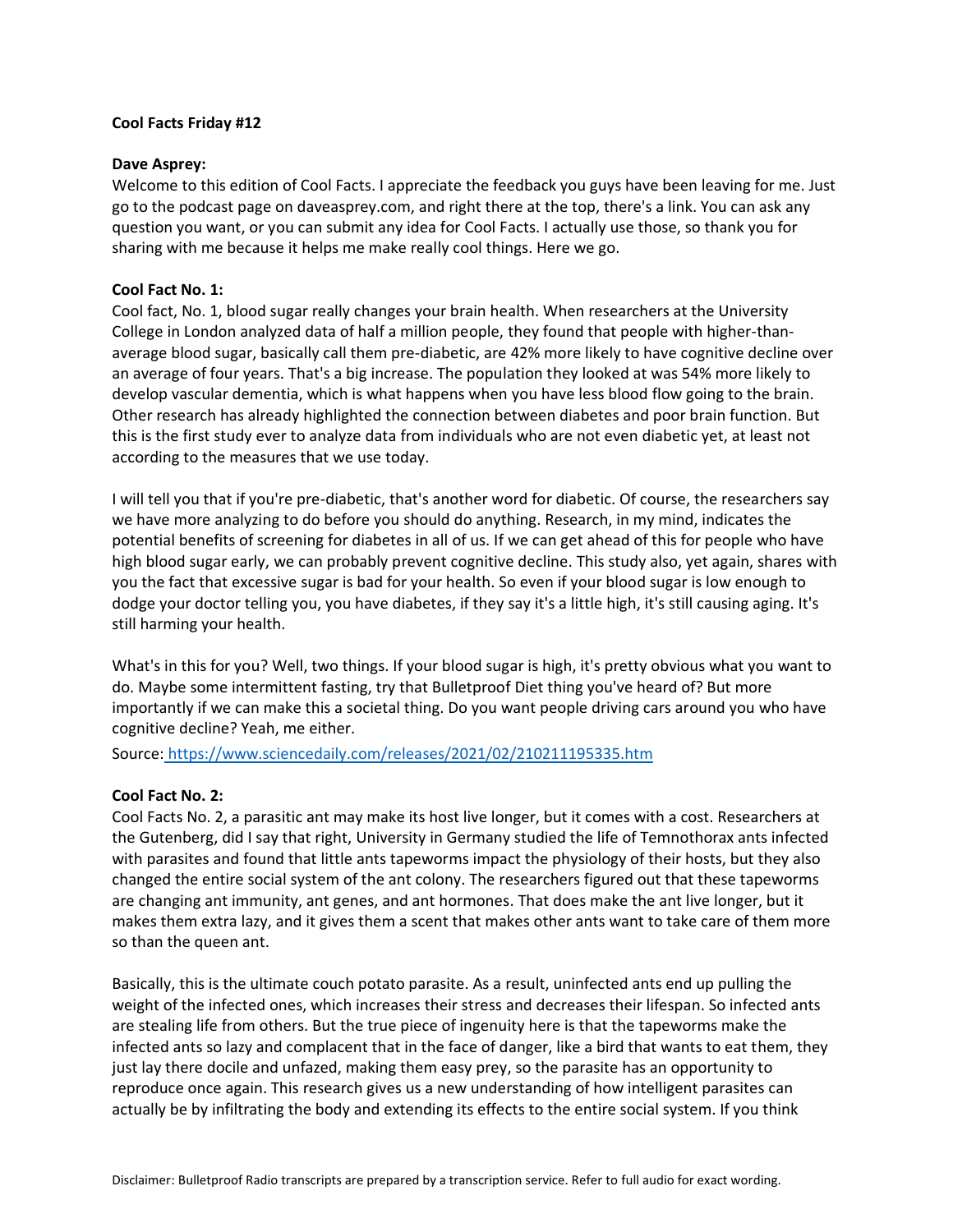you're immune, the good news is you are immune to ant tapeworms, but there are a variety of known parasites that change human behavior. The most common one is spread by cats, called toxoplasmosis, and it does change your brain. There is such a thing as a crazy cat lady.

Source:<https://apple.news/ACs8y8jxXQqmHMD4GKCymVQ>

#### **Cool Fact No. 3:**

The next cool fact is about your glycocalyx. What exactly is a glycocalyx? Well, let me tell you. This is an interesting new piece of research about COVID-19 and the lining of your blood vessels. Researchers have found that vascular dysfunction shows up as a common feature of high-risk patients, people who get COVID-19 and get really sick. Specifically in those severe cases, there's high fragmentation of the vascular endothelial glycocalyx.

The endothelial glycocalyx act like a compartment in blood vessels that creates a barrier between the circulating cells and the vessel walls. If you're a longtime listener, I did a whole episode on the glycocalyx because it's such an important part of keeping a healthy cardiovascular system. Under any kind of stressful condition that induces inflammation, whether or not it's COVID-19, the fragmentation of the glycocalyx equals permeability and damaged blood vessels and things escaping from blood vessels into your tissues, which can trigger auto immunity and inflammation.

That's bad news. In other words, maintain the endothelial glycocalyx and you're less likely to have problems in your cardiovascular system. There's a whole bunch of stuff we don't know about COVID-19 and its pathogenesis and spike proteins, but we're learning a lot. This new research suggests that the lining of your arteries, that very, very thin glycocalyx, may be a predictive measure for whether or not you're likely to have a rough time or an easy time. Research also shows that there are things you can do, like antioxidants and even targeted supplements that protect the glycocalyx. In my case, my genetics show that I'm in the top 7% highest risk for having a cardiovascular problem first if I don't take advantage of my environment. So, I do everything possible to protect my glycocalyx. I even learned how to say it. Most people have never heard of it, but now you know how to say it.

Source:<https://pubmed.ncbi.nlm.nih.gov/33352699/>

#### **Cool Fact No. 4:**

Our next cool fact is about your eyes. Well, more specifically, your pupils. You guys ever notice how pupils is another name for students? When I was a kid, it used to make me so mad when they'd call me a pupil. I'm like, "No, I'm a student, not a pupil." But I don't mean that kind of pupil. I mean, the pupil in your eye. New research shows that the larger your pupils, the higher your intelligence. This comes from the Georgia Institute of Technology. During things that are hard, like memory tasks, your pupil size changes when your brain gets to work. The baseline size of your pupils indicates how well you're likely to perform on those tasks. The researchers measured over 500 participants' pupils before and during a set of cognitive tasks. People with the largest baseline pupil size got the highest scores on the cognitive tests. The link is that pupil size indicates activity in the locus coeruleus, which is a part of the brainstem that regulates learning and memory. The main hypothesis here is that people with larger pupil sizes have better control over that one part of their brain.

What does this mean for you? Well, in the long-term, it may have implications for Alzheimer's disease, which is one of the big four killers. But in the short term, if you want to look really smart, or from other research, look really attractive, you could use eyedrops that dilate your eyes. Then you'll look very attractive and very smart. You heard it here first.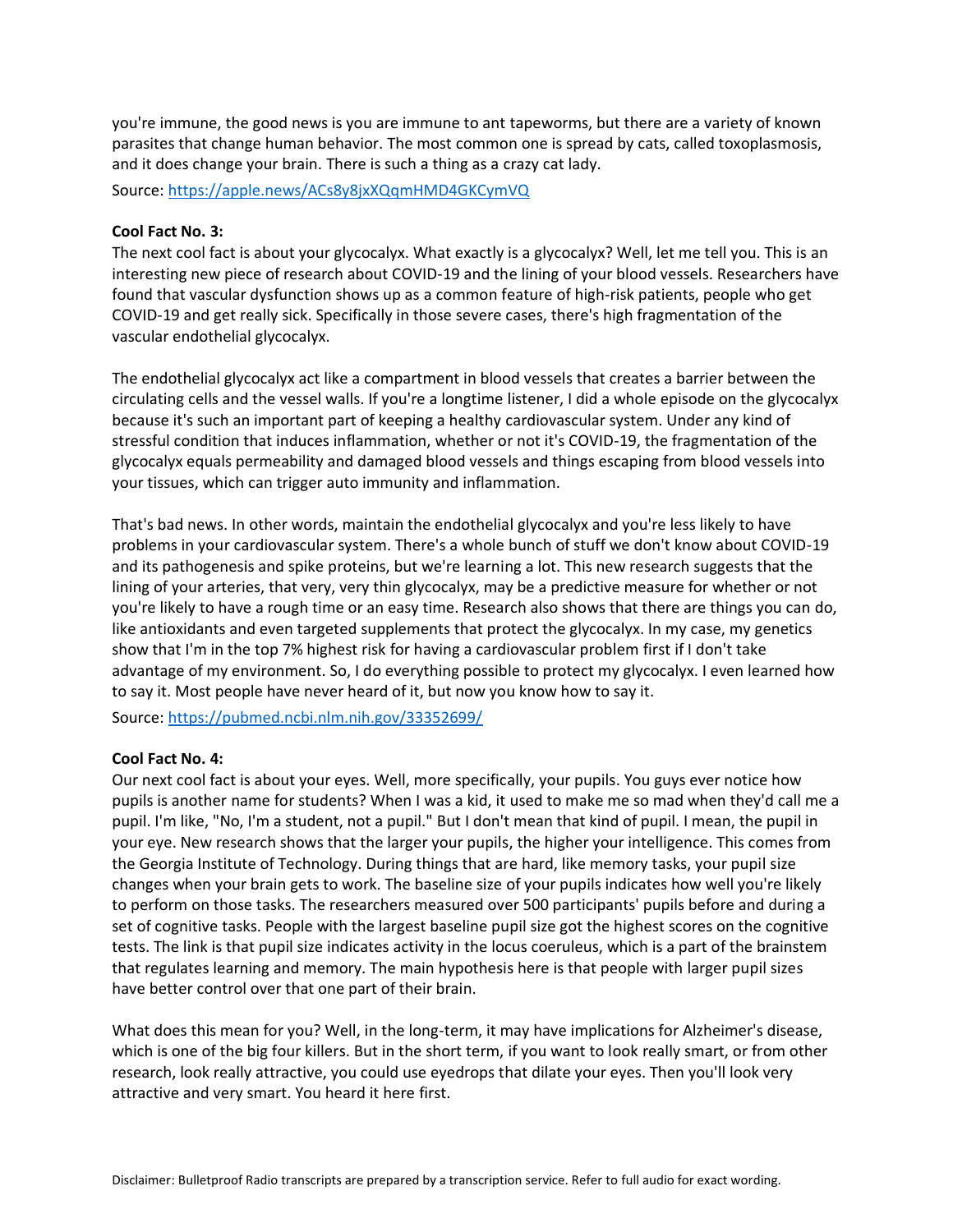Source:<https://www.scientificamerican.com/article/pupil-size-is-a-marker-of-intelligence/>

## **Cool Fact No. 5:**

Our next cool fact, when you have one bad experience with food, it can put you off that food for life. If you've ever had food poisoning, you know how hard it can be to stomach the thought of eating whatever food it was that triggered your food poisoning. Researchers at the University of Sussex may have identified the exact neurological mechanism for why one negative experience with food can leave that lifelong impression. The researchers used snails as their study subjects, because snails have these big juicy neurons, and they figured out a specific neuron in the brain responsible for suppressing your feeding circuit.

Normally, when a snail wants to eat a certain type of food, this neuron gets inhibited and then the snails happily feed on the food. But when the snails had a bad feeding experience with that one food, in this case, they used sugar and the unpleasant experience was a continuous tapping on the shell of the snail, the neuron became activated. What's more, researchers found that when they removed that one neuron, then the snails happily ate sugar. In the human brain, some of your neurons are under inhibitory control, which helps us avoid overeating.

This research is likely to help us understand why and how those neurons become dysfunctional, which is part of obesity. Who knows? Maybe someday we'll be able to turn it off and you'll be able to eat okra again. Actually, why would you want to?

Source: <https://www.sciencedaily.com/releases/2021/02/210211144239.htm>

# **Cool Fact No. 6:**

Our next cool fact is that your gut bacteria play a meaningful role in your long-term mortality risk. I've been talking about gut bacteria for a long time in my books and on the show. There's so much we didn't know 10 years ago or 20 years ago, and there's so much we still don't know. This is the largest study of its kind, and researchers in Finland analyzed the poop samples of 7,000 participants taken 20 years ago to look at the connection between the microbiome and mortality risk factors. They found correlations with everything from mental health to physical mortality risks like gastroenteritis and pneumonia are connected to the microorganisms present in your gut.

One of the key takeaways from the study is that lifestyle factors like nutrition play a strong role in the health of the microbiome, which then plays a strong role in your health, or more importantly, the lack of your health. The more we understand about how our microbiome affects our health, the more we can tune it and hack it. The scientists in this study stressed how important it is that you eat a very nutritious diet, including fermented foods like kefir and sauerkraut, and polyphenol rich foods like dark chocolate and blueberries, and my favorite coffee.

Source:<https://apple.news/Az8iWl2bTRYeCSMrOBXGzzw>

#### **Cool Fact No. 7:**

This cool fact is about colonics. Actually no, it's about colanic acid, kind of similar. Researchers at Baylor College of Medicine developed a method to use light to directly control gene expression and the production of metabolites in bacteria while the bacteria are living in the gut of a worm. This is groundbreaking stuff because now you can switch things on and off and see what happens.